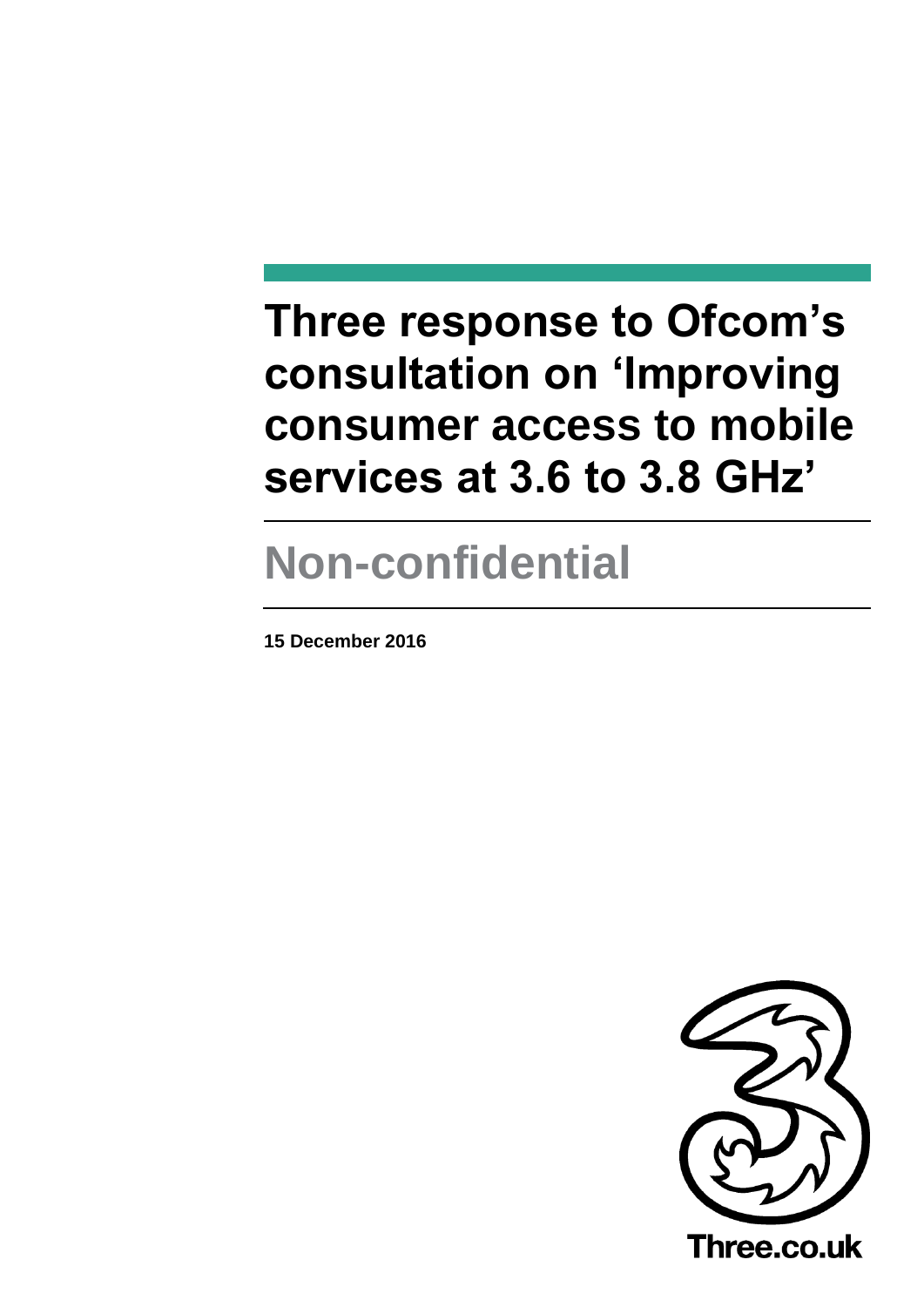# **1. Three supports Ofcom's proposals to make 3.6GHz spectrum available for mobile under its 'remove' option**

In October 2016, Ofcom issued a consultation proposing to make spectrum in the 3.6GHz band available for mobile.

## **Three welcomes Ofcom's proposal to make more spectrum available for mobile.**

It is widely accepted that mobile traffic is growing at a rapid rate; in its Mobile Data Strategy update earlier this year, Ofcom quoted mobile data volume increases of around 60% a year in the UK, an eight-fold increase between 2011 and 2015.<sup>1</sup> This rapid growth is forecast to continue; potential data growth scenarios considered by Ofcom in its Mobile Data Strategy update imply an annual growth rate of 25%, 33% and 42% between 2014 and 2025. Therefore, a regular supply of spectrum repurposing for mobile is needed in order to meet this demand. This is essential for MNOs as spectrum is a key input for providing mobile access.

The 3.6GHz band is a good option for making more available for mobile use:

- It is harmonised for mobile use in the EU, giving confidence that the band will be used for mobile in at least most of this region in the future;
- It has been identified for 5G use by the RSPG and it is an attractive band for this use, when it develops, given the large amount of spectrum it contains; and
- It is relatively lightly used compared to alternative options for spectrum re-purposing for mobile access.

# **Three supports Ofcom's 'remove' option for making 3.6GHz spectrum available for mobile.**

In its October 2016 consultation, Ofcom proposes two alternative options for making spectrum in the 3.6GHz band available for mobile:

**Retain:** Under this proposal, existing fixed link and satellite users would maintain their spectrum usage rights in the band. Mobile licensees would be introduced into the band, and would be required to prevent undue interference to existing users. Under this option, Ofcom would adjust fees for existing users to reflect the opportunity cost of their use of this spectrum. It

\_\_\_\_\_\_\_\_\_\_\_\_\_\_\_\_\_\_\_\_\_\_\_\_\_\_\_\_\_\_\_\_\_\_\_\_\_\_\_\_\_\_\_\_\_\_\_\_\_\_\_\_\_\_\_\_\_\_\_\_\_\_\_

\_\_\_\_\_\_\_\_

<sup>1</sup> Ofcom, *Mobile Data Strategy update,* June 2016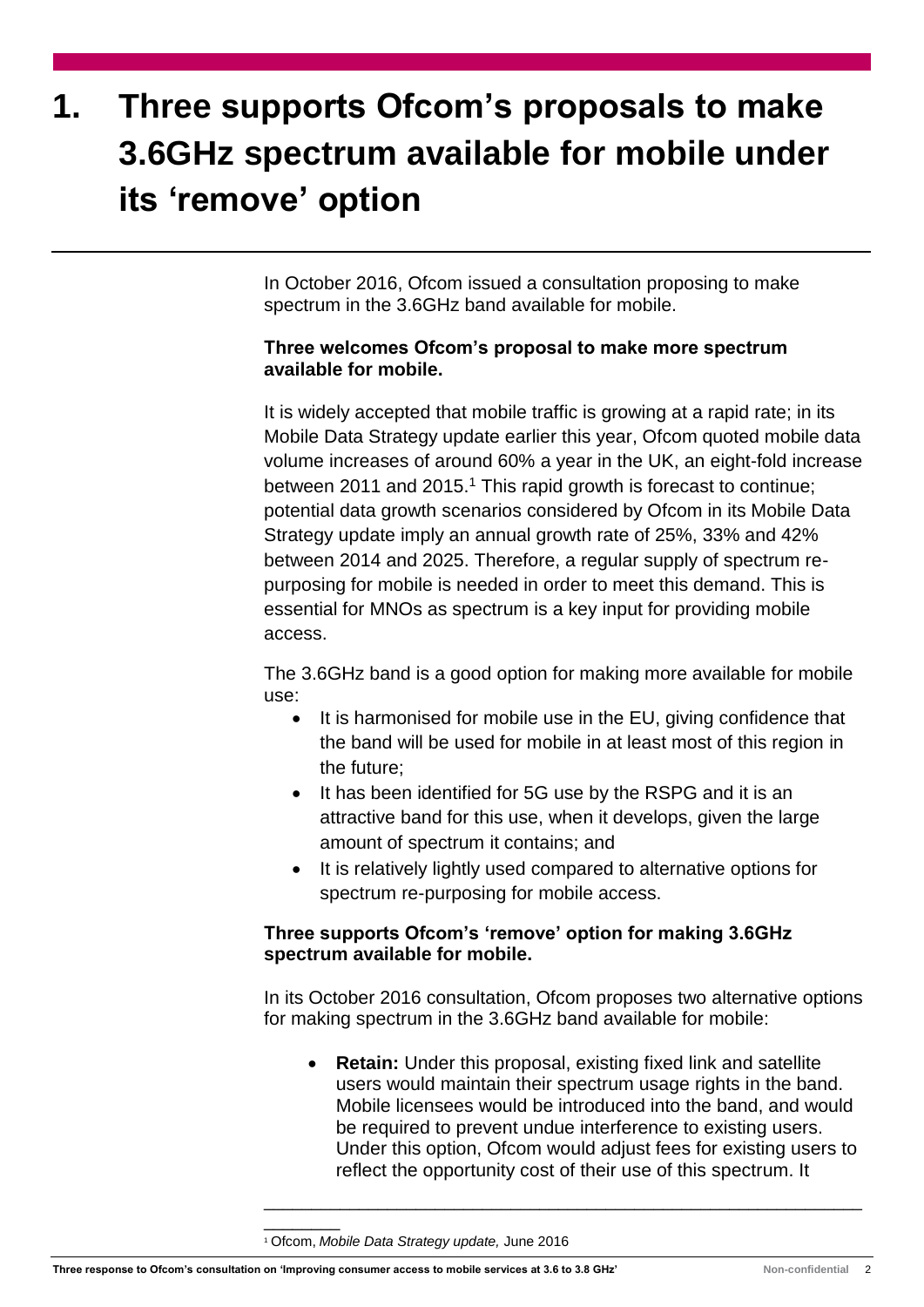**Three supports Ofcom's proposals to make 3.6GHz spectrum available for mobile under its 'remove' option continued**

> appears that the process underlying this option would be that, over time, revised ALFs would encourage existing users to migrate services to alternative spectrum bands, increasing the potential usability of this spectrum for mobile access.

• **Remove:** Following an appropriate notice period for existing users groups, Ofcom would (i) revoke fixed link licences and (ii) revoke grant of RSA or vary WT licences held by satellite users. with the effect that they could still receive signals but would no longer be subject to interference protections. Following the end of this notice period, this spectrum would be useable UK-wide for mobile.

Three supports Ofcom's 'remove' proposal. Both proposals will imply a long lead time before this spectrum can be used widely and intensively for mobile access. However, only the 'remove' option guarantees that the benefits for consumers of intensive use of this spectrum for mobile will be realised with high certainty.

### **It will take a substantial amount of time for this spectrum to be intensively usable for mobile in practice under both of Ofcom's proposed licensing options.**

Ofcom's 'remove' option seems relatively straightforward in practical terms. Following its decision to adopt this option, Ofcom would:

- issue appropriate notice to existing users;
- auction this spectrum for mobile use prior to the end of this notice period; and
- allow mobile licensees to use this spectrum when the notice period for all existing users has finished.

Under this option, this spectrum will be available for mobile when the notice period of existing users has expired.

Ofcom's 'retain' option will also take time to make spectrum available for mobile on a restricted basis, and longer still for widespread geographic usability to evolve:

• Ofcom recognise that under its 'retain' option, the usability of this spectrum by mobile operators in the near future would be severely limited by the requirement to protect existing users.<sup>2</sup>

\_\_\_\_\_\_\_\_\_\_\_\_\_\_\_\_\_\_\_\_\_\_\_\_\_\_\_\_\_\_\_\_\_\_\_\_\_\_\_\_\_\_\_\_\_\_\_\_\_\_\_\_\_\_\_\_\_\_\_\_\_\_\_

\_\_\_\_\_\_\_\_

<sup>2</sup> Ofcom, *Improving consumer access to mobile services Improving consumer access to mobile services at 3.6 to 3.8 GHz at 3.6 to 3.8 GHz*, October 2016, paragraph 1.7 notes that "large separation distances between mobile and existing users in the 3.6 to 3.8 GHz band would be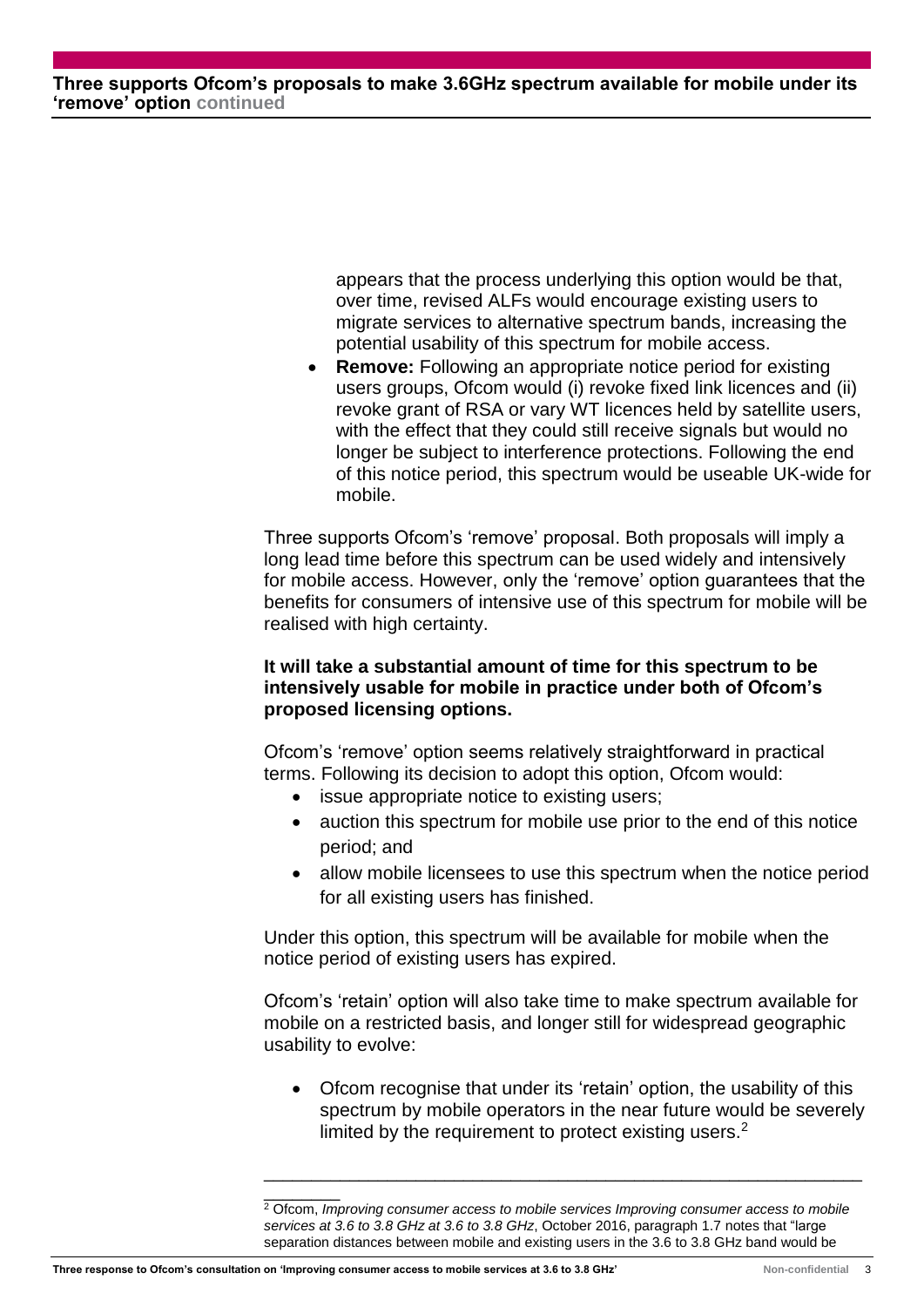**Three supports Ofcom's proposals to make 3.6GHz spectrum available for mobile under its 'remove' option continued**

- To implement this option, Ofcom would need to issue a statement on its preferred option, consult and conclude on the appropriate level of ALFs and auction this spectrum. On this:
	- o ALF-setting will take a significant amount of time, and it is only when ALFs reflecting the opportunity cost of mobile are implemented that existing users will be properly incentivised to consider alternative options for their spectrum uses. This will delay the improvement of 3.6GHz spectrum usability.
	- Design and implementation of mobile spectrum auctions also take a substantial amount of time.

Further, the benefit of early spectrum usability under the 'retain' option, if any, will be limited by lack of compatible devices.

#### **The 'remain' option involves the unacceptable risk that this spectrum will not be intensively usable for mobile in the future.**

In its 3.6GHz consultation, Ofcom notes that "satellite earth station operators often have limited and/or indirect control over frequencies that their clients demand access to. It is typical for many frequencies in the 3.6 to 3.8 GHz band to be used at a single satellite earth station and they require benchmark spectrum quality across a greater spread of frequencies within the band than is normal for fixed links".<sup>3</sup> This highlights a material risk that some satellite earth station licensees will continue to license spectrum in this band under the 'retain' option despite increased ALFs. Similarly, the migration of fixed links out of this band in response to increased ALFs cannot be guaranteed.

Given the location of existing users, and the exclusion or restriction zones that they would impose on mobile use, the prolonged existence of even a small sub-set of these users could have a substantial negative effect on the usability of this band for mobile access. Therefore, Ofcom's objectives should point to releasing this spectrum for mobile outright once existing users have been cleared.

required to prevent undue interference to existing users", and "this option would likely deny access to this band to mobile users over large areas across the UK." <sup>3</sup> Ofcom, *Improving consumer access to mobile services Improving consumer access to mobile services at 3.6 to 3.8 GHz at 3.6 to 3.8 GHz*, October 2016, paragraph 4.26

1